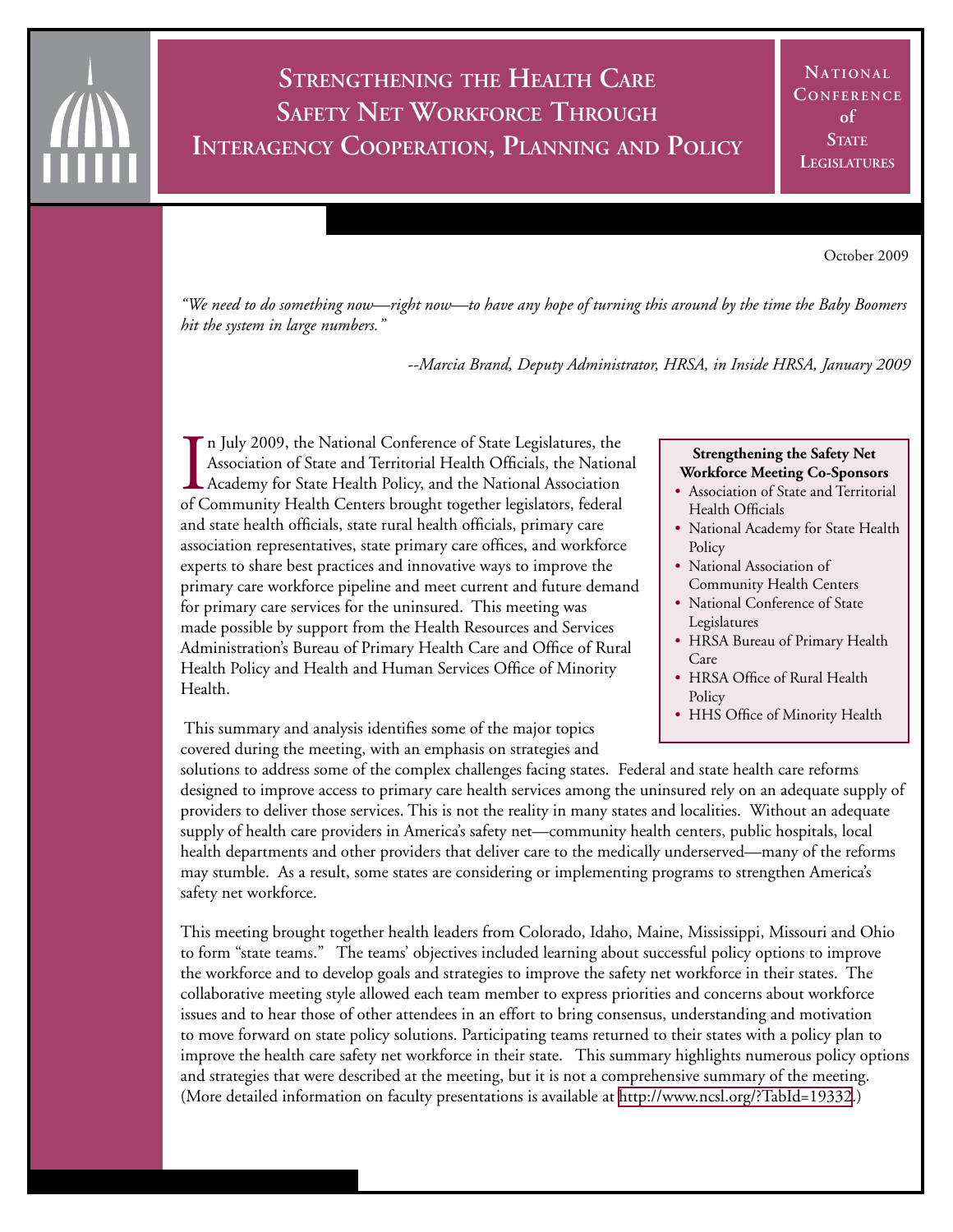#### **Meeting Faculty**

- Mirtha Beedle, MPA, Deputy Director, Office of Minority Health, Maryland
- Bruce Behringer, MPH, Assistant Vice President and Executive Director, Office of Rural and Community Health and Community Partnerships, Tennessee
- Marcia Brand, PhD, Deputy Administrator, Health Resources and Services Administration, Maryland
- Raul Burciaga, Assistant Director, Drafting Services, New Mexico Legislature
- Carrie Cochran, Deputy Associate Administrator, Office of Rural Health Policy, Maryland
- Diana Espinosa, Deputy Associate Administrator, Bureau of Health Professions, Maryland
- Hilda Heady, MSW, Associate Vice President, Rural Health Policy, West Virginia University
- James W. Hunt Jr., President and CEO, Massachusetts League of Community Health Centers
- Scott Leitz, MPA, Assistant Commissioner, Minnesota Department of Health
- Senita Robinson, Chief of Research, Policy and Planning Section, Health Workforce Development Division, California
- Rick Smith, MS, Associate Administrator, Bureau of Clinician Recruitment and Services, Maryland
- Donald Weaver, MD, Assistant Surgeon General, Deputy Associate Administrator, Bureau of Primary Health Care

## **Background: The Current State of the Health Care Safety Net Workforce**

Health care workforce shortages are pervasive in rural and urban communities across the country. According to the U.S. Health Resources and Services Administration,<sup>1</sup> as of March 2009, there were:

- **6,080 Primary Care Health Professional Shortage Areas (HPSA)** with 65 million people living in them. It would take 16,585 practitioners to meet their need for primary care providers.
- **4,091 Dental HPSAs** with 49 million people living in them. It would take 9,579 practitioners to meet their need for dentists and other dental providers.
- **3,132 Mental Health HPSAs** with 80 million people living in them. It would take 5,352 practitioners to meet their need for mental health providers.

Addressing these shortages is a daunting challenge for states because expanding the number of health care professionals requires both time and a substantial investment of public and private resources. Workforce development typically focuses on three sets of problems: the overall supply of providers; their geographic and practice distribution (e.g., whether they practice in locations and settings—such as rural health clinics or health centers—that are in underserved communities); and other factors that relate to the workforce composition, such as cultural competency and diversity. Some recruitment and retention challenges for health centers—as well as for other safety net providers—are

#### **Results of Shortages**

- Access issues result in patients delaying care.
- Lower use of preventive care.
- Use of higher cost care in emergency rooms and specialty care.

**Source:** Bruce Behringer's presentation, NCSL Safety Net Workforce Meeting, July 2009.

summarized in Table 1.

Other challenges related to the workforce composition, include lack of diversity among incoming and future health providers. Workforce shortages result in several negative cost and health care quality issues, listed at right. As a result, policymakers are adopting and investigating a wide range of strategies, discussed below, to address these problems.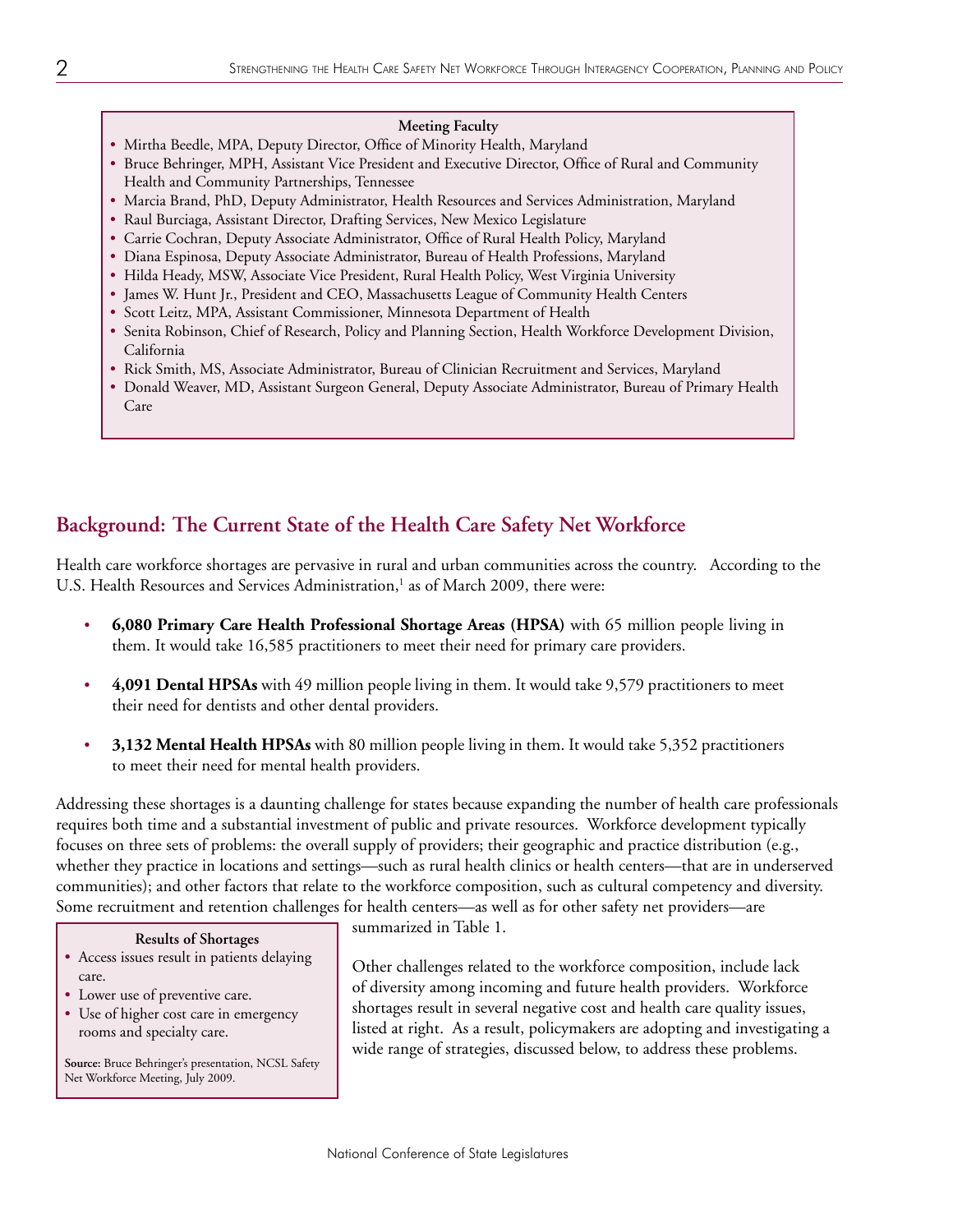| by James Hunt, President and CEO of the Massachusetts League of Community Health Centers, July 2009                                                                                                                                                                                                                                                                                                                          |                                                                                                                                                                                                                                                                       |
|------------------------------------------------------------------------------------------------------------------------------------------------------------------------------------------------------------------------------------------------------------------------------------------------------------------------------------------------------------------------------------------------------------------------------|-----------------------------------------------------------------------------------------------------------------------------------------------------------------------------------------------------------------------------------------------------------------------|
| <b>Recruitment Challenges</b>                                                                                                                                                                                                                                                                                                                                                                                                | <b>Retention Challenges</b>                                                                                                                                                                                                                                           |
| • Limited number of students entering medical<br>school and choosing primary care.<br>• Medical students and residents unfamiliar with<br>health centers.<br>• Salary for primary care is lower than that of<br>specialists.<br>• Recruitment resources are very limited.<br>• Cost of living.<br>• Geographic issues such as isolation rural areas.<br>• "Recruitment Competition" from hospitals and<br>private practices. | • Salary.<br>• Lack of opportunity for career development (in<br>research, teaching and administrative roles) in<br>many rural and underserved locations.<br>• Outdated or inefficient operational systems.<br>• Competition from hospitals and private<br>practices. |

# **Table 1. Recruitment and Retention Challenges for Community Health Centers**

## **Workforce Solutions**

As one presenter said, "the solution has to match the problem." Therefore, states are using a wide range of tools and strategies to solve their workforce problems. This section summarizes some strategies that were highlighted at the meeting.

- Training a primary care workforce;
- Reforming payment to provide more support to primary care providers;
- Providing loan repayment and financial incentives;
- Using workforce data to drive policy and planning; and
- Improving workforce diversity.

### *Training a Primary Care Workforce*

Training a primary care workforce is a long-term process, beginning with students in the

K-12 system and continuing through college, health professions training (e.g., medical school, nursing, pharmacy, dentistry, etc.) and into community practice. States are adopting varied approaches to ensure an adequate primary care workforce. According to Hilda Heady, Associate Vice President, Rural Health Policy, West Virginia University, experience and evidence indicate that a number of these programs are working.

Improving graduation rates and academic readiness among young students is a key focus for many states. Underrepresented young people are not prepared to enter health professions training either because they lack the required math, science and study skills or because they did not graduate from high school. Underrepresented students include minority students and those who live

#### **What's Working?**

- Rural training tracks for professional students and graduate residents
- Training in rural communities
- Financial incentives in training with or without service obligations
- Pipeline programs with rural focus and content
- Strategic admissions strategies (e.g., rural preferences, reserved spots)
- Community-led initiatives
- Financial incentives from and to communities
- Focus on health status of communities
- Community economic development

**Source:** Hilda Heady's presentation, July 2009.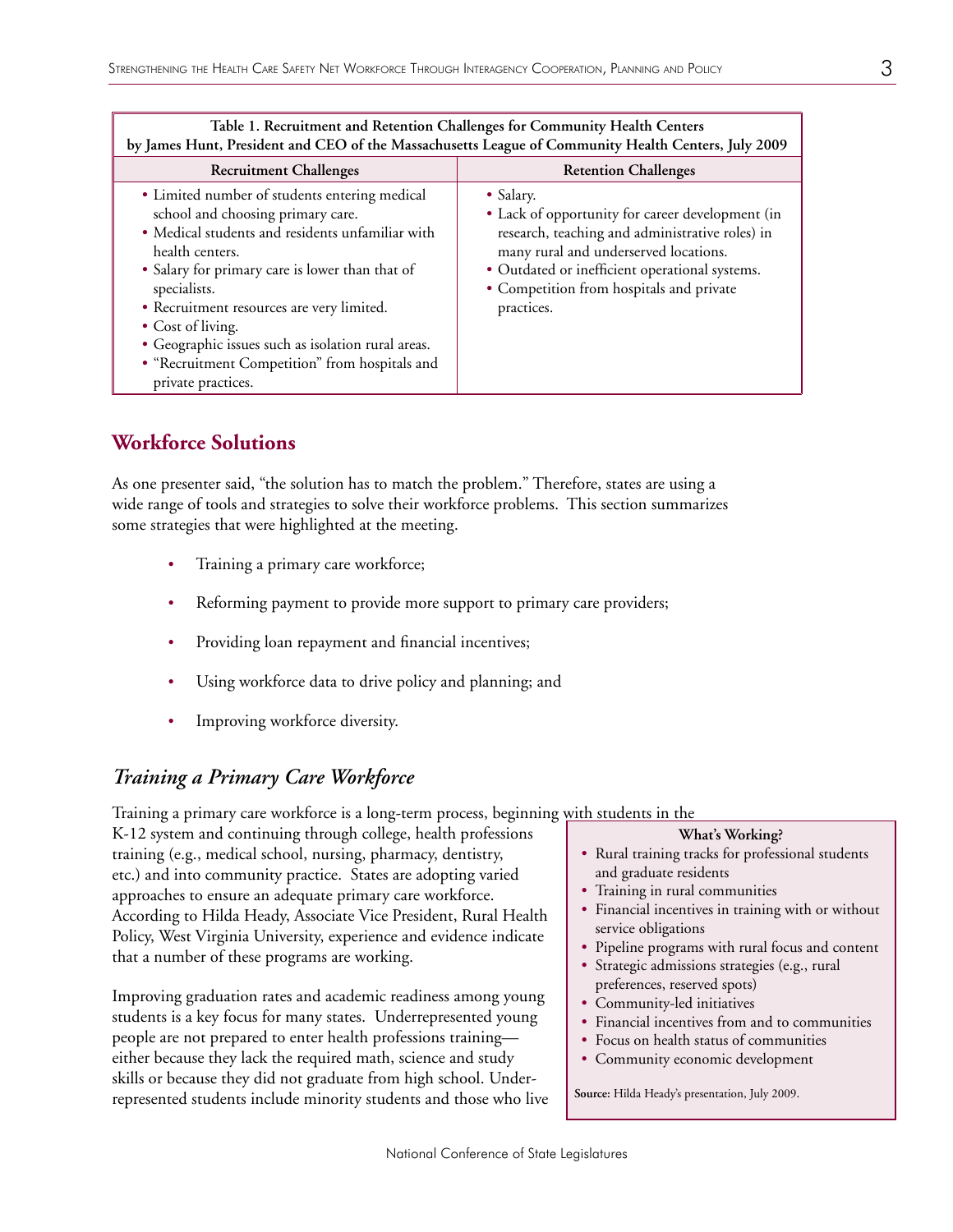in underserved areas. Research shows that under-represented students who receive support are more likely to deliver care in underserved communities. Bruce Behringer, assistant vice president of the Office of Rural and Community Health and Community Partnerships at Tennessee State University, suggested that policymakers think of efforts to recruit and retain primary care providers as a highway system—with many off and on ramps—rather than as a pipeline.

The consensus of the presenters was that the absence of experience in working in underserved areas and an absence of exposure to primary care during medical school and residency programs is a principal barrier to recruitment. As a result, policymakers are exploring multi-pronged strategies that create many "on-ramps" to help health professionals become interested in primary care and serving in underserved areas throughout their education and careers. These "ramps" include grow-your-own programs, loan repayment programs, career ladders and nontraditional residency programs. Mr. Behringer reminded meeting participants that, "Life happens. You might recruit a promising student from a small rural community in hopes that he or she will return as the primary care physician, but then they become interested in research and stay in the university setting. Alternatively, a young medical student might never consider practicing primary care in an underserved area until he or she participates in a rotation at a community health center." Medical students and health professionals must have exposure to the safety net to become interested in providing care in that setting.

**New Mexico's** Pathways to Health Careers program exposes young people to health careers and provides enrichment opportunities to prepare them for health professions training. According to Raul Burciaga, assistant director of drafting services for the New Mexico Legislature, early strategies are critical in a state where fewer than one in five eighth graders is considered proficient in math and science. As a result, the Legislature allocated resources to address this problem through a range of strategies, including academic enrichment for middle and high school students, as well as a residential summer program that provides academic enrichment and health careers training for incoming college freshmen.

In addition, the eight-year combined BA/MD program—with four years in college and four years in medical school—was developed by the New Mexico School of Medicine and funded by the Legislature. The program accepts high-performing high school seniors with a demonstrated commitment to community service; most are from rural areas. The program offers personalized academic advising, individual tutoring and group supplemental instruction, scholarships and financial aid, a preparatory course for medical school examinations, faculty mentors, learning projects in rural communities, guaranteed placement in medical school.

The **West Virginia** Legislature in 1991 passed the Rural Health Initiative Act that addressed several challenges, including the serious need for primary care providers and improving access to adequate health care. Among other things, the legislation established a Rural Health Advisory Panel, comprised of rural health providers and representatives from participating academic institutions. The Legislature charged the panel with overseeing and evaluating the state's rural health initiatives and specified how the panel would work with the vice chancellor of health sciences to establish and operate primary care training sites—health centers, clinics, pharmacies and the like—where students, interns and residents receive educational and clinical experience. The law allocates funds for training and specifies that state efforts be implemented through strategic partnerships between local communities and higher education.

The Quillen College of Medicine at East **Tennessee** State University (ETSU) relies on community partnerships and a strong rural focus to achieve its goals, according to Bruce Behringer, assistant vice president of the Office of Rural and Community Health. This focus is articulated in the school's mission, which is " … to educate future physicians, especially those with an interest in primary care, to practice in underserved rural communities." Behringer said that ETSU implements a "continuum of actions" that include recruitment and admissions policies, and curricula that include community-based learning. Applying a rural health mission produces positive results, including a large percentage of medical students who practice primary care (60 percent) in rural or underserved areas.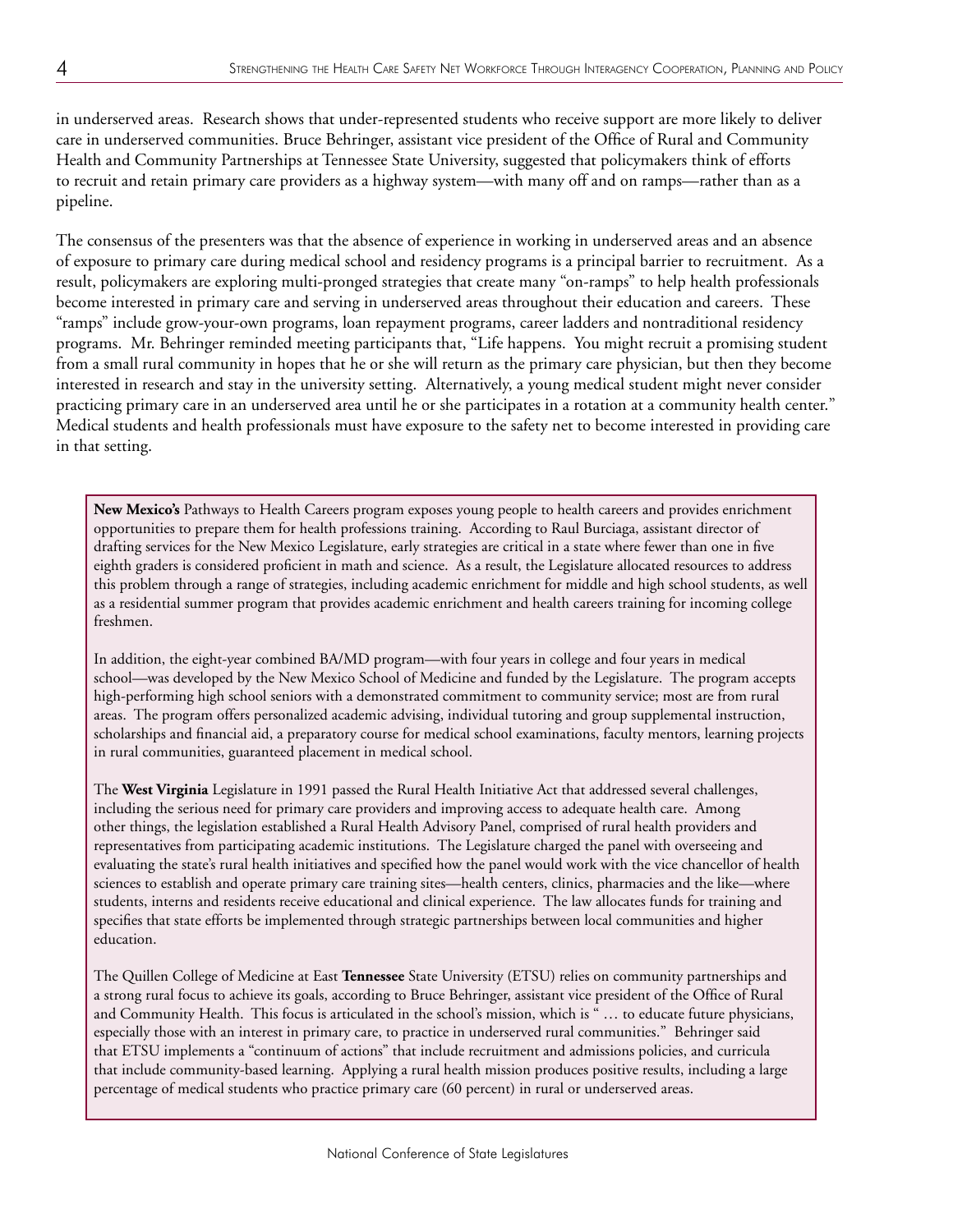#### *Reforming Payment to Support Primary Care Providers*

In Minnesota, and other states across the country, the cost of private health insurance has risen more quickly than wages, inflation and per capita income. According to Scott Leitz, assistant commissioner at the Minnesota Department of Health, the cost of private health insurance per person has nearly doubled since 2000, while the state economy has grown by 50 percent, per capita income and wages by 30 percent to 40 percent, and total inflation by about 25 percent. Heavy spending, however, does not result in higher quality care in Minnesota or nationally; the U.S. consistently ranks below other countries for a number of indicators, such as the percentage of adults and children who receive recommended care for their conditions.

According to Leitz, the current payment system has several shortfalls, including payment incentives that discourage providers from delivering preventive care and consumers from shopping for high-performing providers and actively managing their health. The current system leads to overspending on expensive, high-profit margin services (such as imaging and outpatient services) and too little spending on less expensive, low-profit margin services (such as preventive health services and mental health services). In short, the current fee-for-service payment system does not encourage quality and value.

Reforming the payment system has the potential to align payment incentives with state goals to improve quality and control health costs. According to Leitz, a redesigned payment system contains the following characteristics:

- Provider incentives would change from "rewards for higher volume" to "rewards for better care management and outcomes."
- The new system would include incentives to redesign care delivery systems to support teaching patient self-management skills, preventive services or nutrition education services.
- New payment models would support providers by sharing any savings. In the current system, providers stand to lose money when they provide more effective and efficient care.
- The new system would provide opportunities for providers to redesign care by holding them accountable for results but also giving them flexibility and opportunities to innovate.

Minnesota's 2008 health reform legislation addressed payment reform, among a wide range of other issues, such as health care coverage and affordability, chronic care management, and health care cost measurement. Some key characteristics of Minnesota's payment reforms are summarized below.

#### **Payment and Price/Quality Transparency Measures in Minnesota's 2008 Health Reform**

- Develop quality measures and a statewide system of quality-based incentive payments for use by public and private purchasers.
- Develop transparent public ranking of providers on relative cost, quality and resource use. Private and public purchasers will use this information to develop products to encourage the use of low-cost, high-quality providers.
- Promote transparency and accountability by establishing "baskets" of health care services for conditions such as preventive care for children and adults, asthma, diabetes and obstetric care.
- Provide payment for primary care providers who function as medical homes (by partnering with patients and families to provide coordination of care).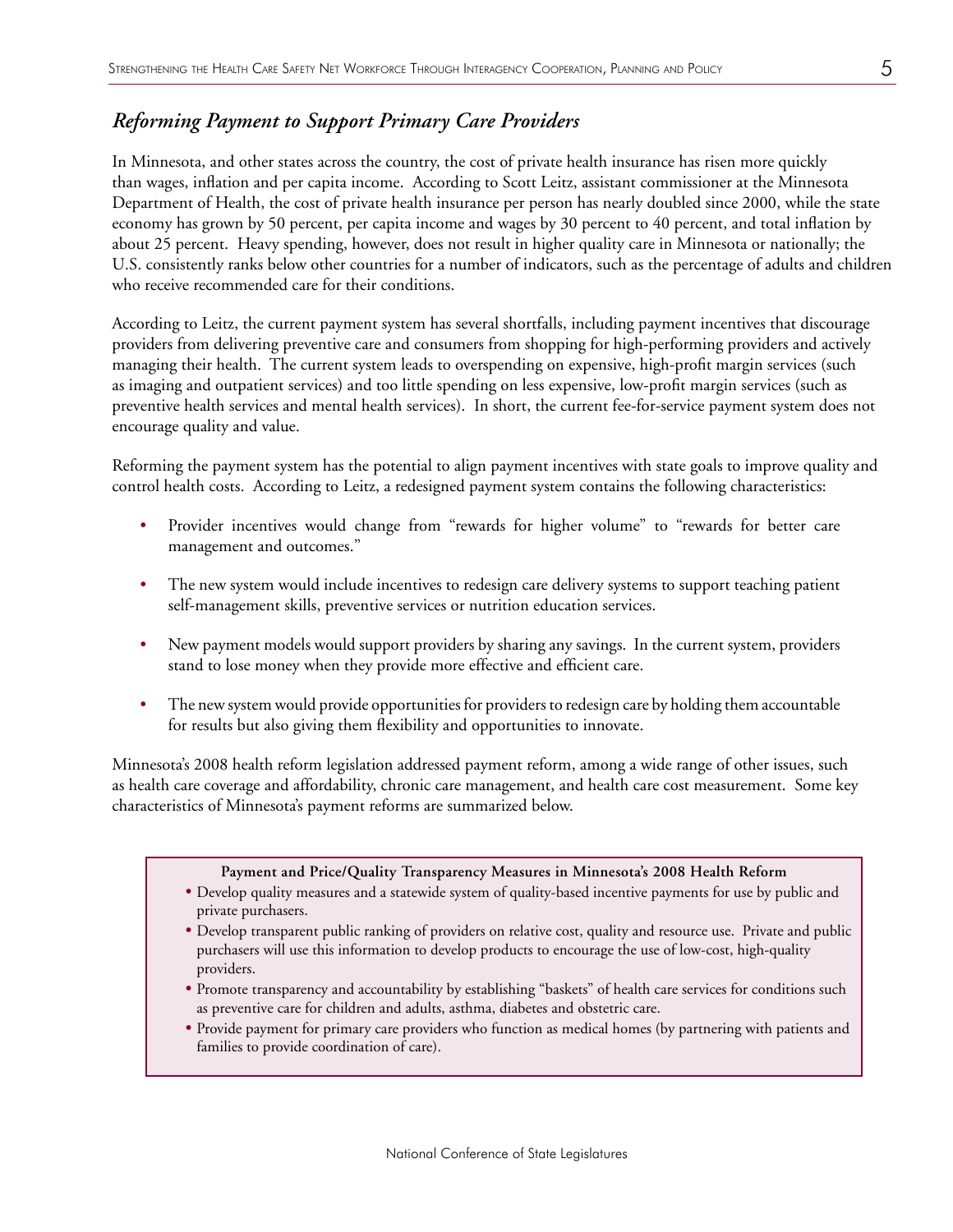## *Providing Loan Repayment and Financial Incentives*

Most states face serious shortages of primary care physicians in rural and urban underserved communities. Loan repayment, loan forgiveness and other financial incentive programs may help to reverse this trend by providing a financial offset to some of the challenges of a primary care practice, among them lower salary, isolation, and fewer professional development and career advancement opportunities.

#### **State Loan Repayment and Financial Incentives to Promote Workforce Goals**

**Massachusetts'** sweeping health care reforms in 2006 significantly affected the health care system, according to James Hunt, president and CEO of the Massachusetts League of Community Health Centers. As the number of newly insured grew, so did the demand for primary care. According to Hunt, "recruitment and retention of primary care providers has never been more important." In response, Massachusetts developed the Primary Care Workforce Initiative to promote primary care as the foundation of health care delivery. With funding from public and private partners—the Commonwealth, Bank of America, the Neighborhood Health Plan and the Blue Cross Blue Shield Foundation—Massachusetts developed a loan repayment program that offers compelling financial incentives for medical students, residents, physicians and nurse practitioners. The program has increased the workforce supply by nearly 100 physicians and nurse practitioners in health centers, and an estimated increase in access for 144,000 medically underserved and newly uninsured people.

The **New Mexico** Legislature enacted several laws to establish and fund programs that provide financial incentives such as tax credits, stipends and loan repayment—for rural providers.

- The New Mexico Health Service Corps Act offers commitment stipends of \$30,000 for health professional students and licensed health professionals who serve in an eligible community for at least two years.
- The Rural Health Practitioner Tax Credit Act provides up to \$5,000 per year in a personal income tax credit for rural physicians and other providers serving in rural, underserved areas. The credits are available to full- and part-time providers.

## *Using Workforce Data to Drive Policy and Planning*

Policymakers use data and information about the current and future health care workforce to drive policy and planning. Some states, for example, establish workforce centers to monitor the supply and demand for specific health care providers and evaluate the effectiveness of educational and workforce strategies. In 2007, the **California** Legislature established a health care workforce clearinghouse to collect data on supply and demand, diversity, geographic distribution and other factors. Among its many activities, the clearinghouse is charged with conducting a needs assessment to determine workforce and educational needs and identify a user-friendly, comprehensive data infrastructure. According to Senita Robinson, chief of research, policy and planning in the California's Office of Statewide Health Planning and Development, data benefits everyone by informing solutions that close gaps and address specific shortage areas, improving access to comprehensive data, and improving worker and student recruitment and retention.

## *Improving Workforce Diversity*

According to Mirtha Beadle, deputy director of the U.S. Office of Minority Health, workforce diversity is a key element of health care access. The current health care workforce does not reflect the population at large, and this affects quality and access to care. "Clearly, minority professionals work in underserved areas disproportionately, minority patients tend to receive better interpersonal care from minority professionals, and non-English speaking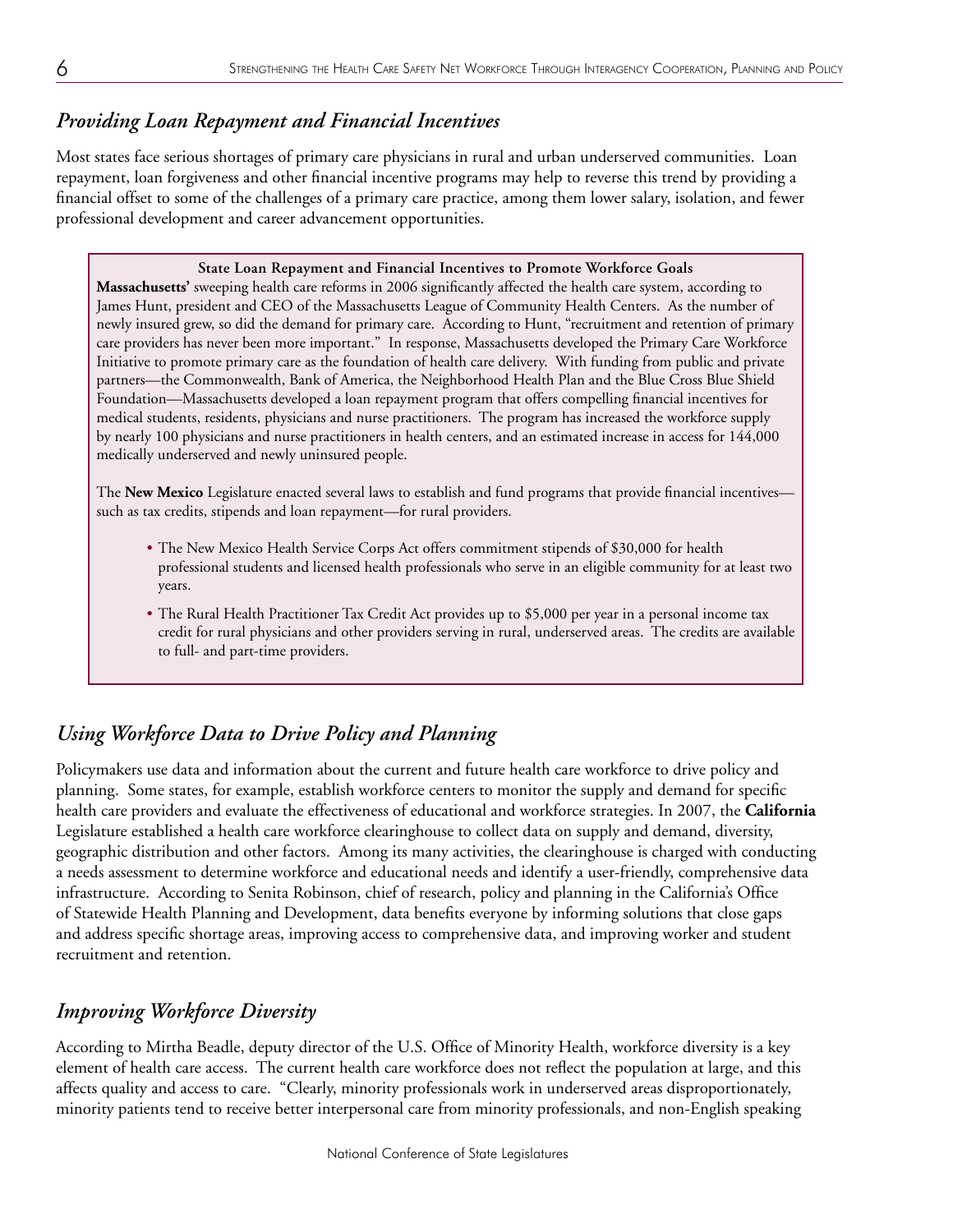patients experience better interpersonal care and medical comprehension when they have a provider who speaks their language."

An underlying problem is the low graduation rate among students of color. According to Beadle, approximately 88 percent of all high school students graduate, but the rate drops to 65 percent among Blacks and Hispanics. Beadle suggested that solutions aimed at improving minority participation in the health care workforce should address the problem of low gradation rates among students of color. For example, California's Health Careers Training Program's "mini-grants" encourage underrepresented students to explore health careers through academic support, internships, career fairs and Saturday academies.

#### **Federal Resources and Programs**

State workforce strategies often benefit from partnerships with federal programs, such as the Bureau of Health Professions and the Office of Rural Health Policy in the U.S. Health Resources and Services Administration (HRSA). According to HRSA, the American Recovery and Reinvestment Act includes \$500 million for health workforce programs, including \$200 million for scholarships, loans and loan repayment programs, and \$300 million to double the field strength of the National Health Service Corps by 2010.<sup>2</sup> Some examples of federal resources include:

- The National Health Service Corps recruits and retains physicians and other providers to rural and urban health professional shortage areas. The program repays participant loans in exchange for service in a needy area. Since its inception, the program has placed more than 30,000 primary care clinicians nationwide.
- HRSA funds the Health Workforce Information Center [\(http://www.healthworkforceinfo.org\)](http://www.healthworkforceinfo.org) to provide comprehensive information about funding sources, workforce data and policy, educational opportunities and models, and state-specific data.
- HRSA administers "Centers of Excellence" grants to support medical schools and other health professions schools in their efforts to create a more diverse health care workforce. The federal grants support strategies to develop a competitive applicant pool, recruit and retain underrepresented faculty, provide community-based clinical training, and provide stipends to students.

### **Conclusion**

State and federal health care reforms depend on an adequate supply of primary care providers to deliver cost-effective health care. Developing an adequate health care workforce requires commitment and collaboration among various public and private sectors to achieve results. According to Heady, state experiences have demonstrated several important lessons:

- State policymakers, educational institutions and community leaders working as a partnership team can make a difference.
- There is no single solution; therefore, strategies appropriate for states and regions must be blended into a full complement of programs.
- Outcomes should be directly linked to health status, program elements and best practices.